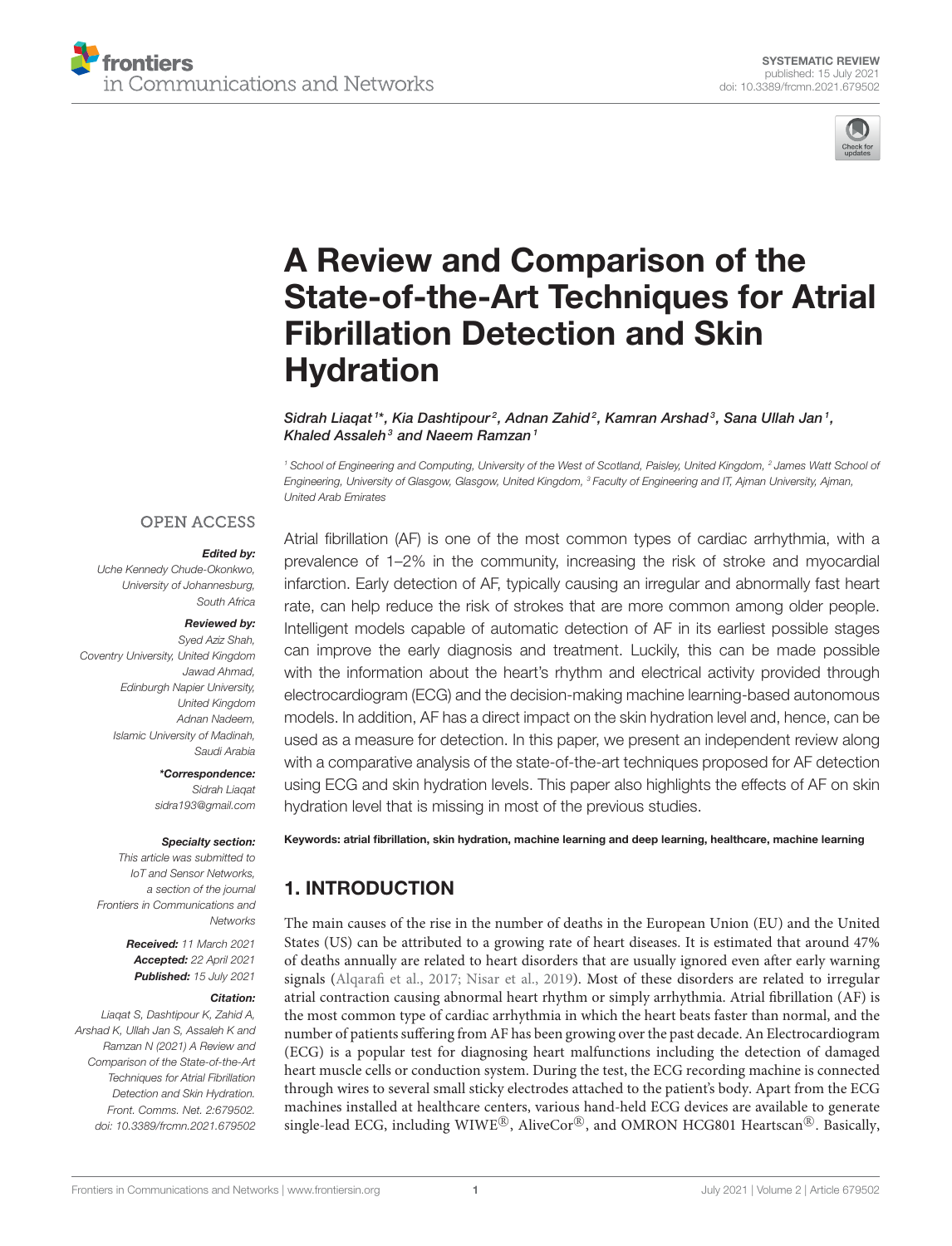ECG is a type of non-invasive testing that measures the electrical signals produced by heartbeats. There are various types of ECG machines having with different capacities for capturing data. For example, a 12-lead 300 Hz ECG monitor can generate hundreds of millions of points for each patient. The physicians analyze ECG data to identify different heart diseases such as AF, myocardial infarction, or acute hypotensive. The machine learning and deep learning approaches are employed to predict AF heart diseases. In this paper, we present an analysis along with a comparison of machine learning and deep learning based approaches for detection of these skin hydration and AF using ECG signals (Gogate et al., 2017b; Adeel et al., 2019b).

The A summary of the contributions of this study is given below.

- This paper outlines the AF and the skin hydration along with their mutual relationship.
- This study provides a survey of the state-of-the-art AF detection techniques based on machine learning to signify the need for interdisciplinary research in the field.
- The advantages and disadvantages of different AF detection schemes and skin hydration level measurement approach in the literature are highlighted that to provide a basis for further improvements research.

This paper is organized as follows. Section 2 provides an introduction to AF and its types. This section further presents a review of the machine learning-based AF detection methods. Section 3 introduces skin hydration and its importance in health condition diagnosis followed by a survey of the machine learning-based methods for skin hydration level determination. Section 4 highlights the effects of skin hydration or dehydration level on AF. Section 5 includes a comparison of AF detection schemes and skin hydration level measurement approaches. Finally, section 5 presents concluding remarks and potential future research directions.

# 2. MACHINE LEARNING-BASED ATRIAL FIBRILLATION DETECTION

Atrial fibrillation (AF) is a well-known cardiac arrhythmia that causes serious health concerns including mortality and can result in mortality. Nevertheless, the recent technological advancements in computing devices and algorithms can help in reducing the AF-related risks by detecting them in the early stages. In general, the machine learning and deep learning approaches extract useful knowledge from historical training data to make decisions in real-time applications. Furthermore, different types of sensors have been developed that can be used for the identification of cardiovascular, gait, and other activities of daily life (Shah et al., 2020). The presence of these computing devices, intelligent algorithms, and sophisticated sensors provide opportunities to develop systems that can reduce health hazards and improve quality of life, such as detecting AF in the early stage. In this section, we first present an overview of the common types of AF, and then discuss, the state-of-the-art AF detection approaches that are developed based on machine learning and deep learning.

# 2.1. Atrial Fibrillation

Atrial fibrillation refers to abnormal heart behavior which can be symptomatic or asymptomatic and is caused by irregular patterns of atria. The common signs of symptomatic AF include shortening of breath, chest pain, faintness, and losing loss of consciousness (Maisel et al., 2001; Gogate et al., 2017a; Ullah et al., 2021). If these signs are ignored and if necessary actions are not taken in time, the AF may lead to morbidity or mortality. Broadly, the AF can be divided into two types, namely including aetiology and electrophysiology, based on symptoms (Kannel et al., 1982; Connolly et al., 2009). The American heart association recommends the classification of AF into first detection, paroxysmal, persistent, and permanently based on the temporal rhythm due to its' simplicity and clinical relevance (Sanna et al., 2014; Shah et al., 2021a).

### 2.1.1. First Detection

The AF that is occurred for the first time to the patient. The first instance of AF detected in a patient regardless of the duration of arrhythmia is known as the first detection. There may be no presence of symptoms and this type of AF may or may not reoccur. For early detection of this incident, conventional event detection based on ECG signals is not preferred as this scheme is useful only when serious symptoms are seen. However, the first detection AF can be entirely silent and unnoticeable. Nevertheless, the presence of the first detection in the entire medical record of the patients is helpful to identify the preceding pattern which leads to the other types of AF. The data obtained from different sources and various patients at this stage can be combined to obtain high-quality data for maintaining the medical records of patients. Data analysis techniques can be used to identify the potential biomarkers from similar cases in such public healthcare databases. Subsequently, the patterns in the data can help achieve prediction or detection of AF that are recognized using machine learning approaches. Usually, the data from patients' bodies are collected using wearable devices such as smart watches equipped with sensors (1991; Wijffels et al., 1995).

#### 2.1.2. Paroxysmal

Paroxysmal is a form of AF that stops on its own after a week. This is a recurring form of AF for which early identification or prediction is critical. There are two different approaches for the detection of Paroxysmal. The first method focuses on the AF episode detection from the sinus rhythm to distinguish the patients who have recently encountered AF episodes, while the second approach uses machine learning algorithms and biomarkers to detect any AF occurrences.

#### 2.1.3. Persistent

This type of AF commonly prolongs persists for more than a week and, therefore, the patients can be effectively diagnosed and treated. The machine learning techniques can be applied to predict the future episodes of AF to take necessary action in time.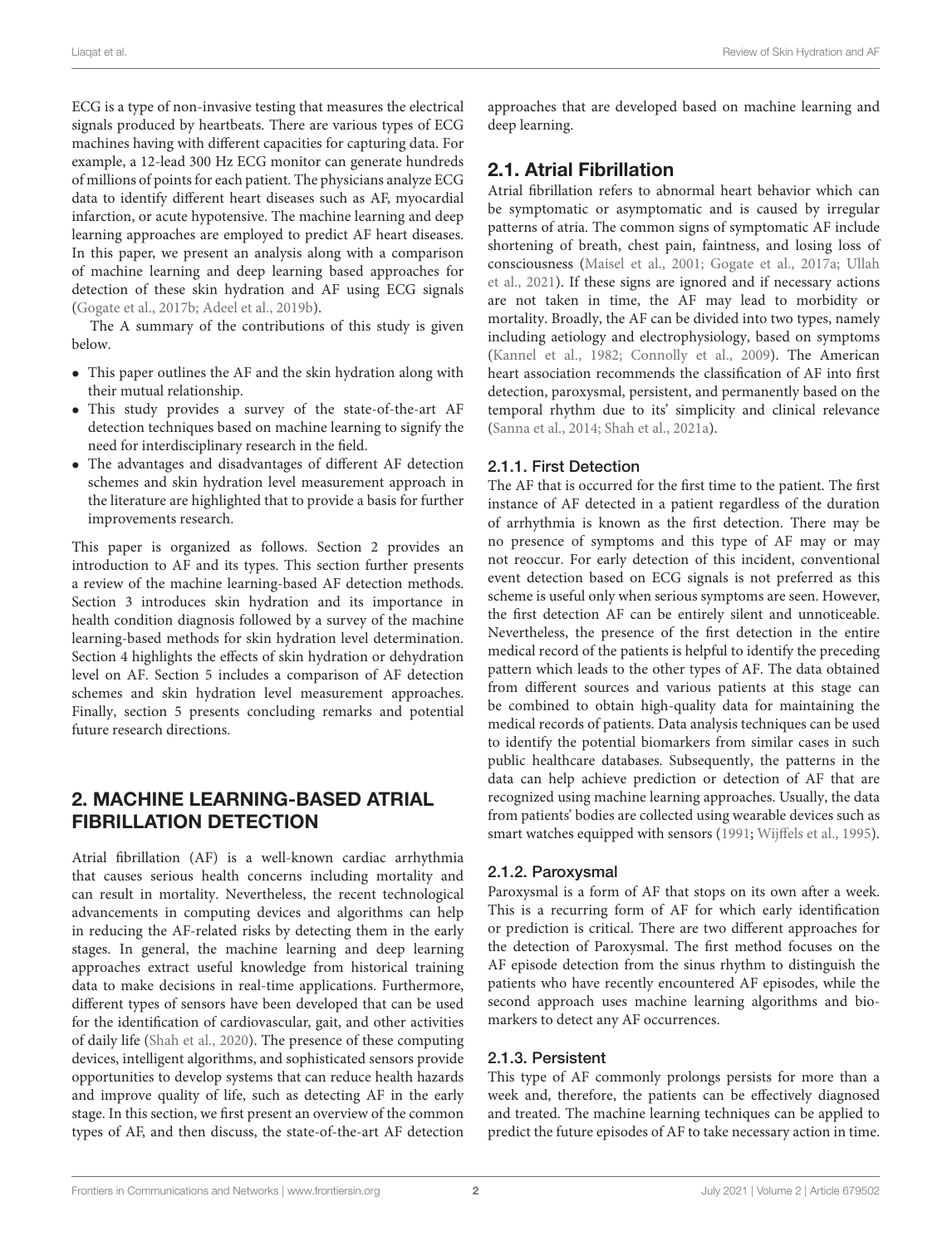#### 2.1.4. Permanent

The permanent AF is continuous in nature and does not disappear for a long period of time, usually more than a week. This type of AF may be developed from persistent AF that is not treated in time. Early detection of permanent AF can help provide better treatment to for the patient and delays in detection increase the risk to life. Moreover, in the case of permanent AF, it is easier to collect data as compared to other types of AF because of the availability of healthcare facilities for this case. This data can also be useful in the identification of different characteristics related to AF from the patterns that will help in the development of ML algorithms.

# 2.2. Machine Learning Methods for Atrial Fibrillation

The most common type of an irregular heartbeat is AF and its symptoms include chest pain, palpitations, shortness of breath, fatigue, and even strokes in fatal cases. The AF can come as a silent stroke or asymptomatic AF where no symptoms appears before the AF. Unfortunately, it is difficult to detect a silent AF with such a short duration even using a 12-lead electrocardiogram because it requires longer monitoring intervals of the patient wearing devices, which can be troublesome (Jan and Koo, 2018). The diagnosis of patients with silent AF can be accelerated by improving the screening process in the detection of such unnoticed AF (Preethi and Sathiyakumari, 2016; Yu et al., 2020). Here, the machine learning approaches can be used to speed up the decision-making process while improving the reliability, efficiency, and accuracy of AF diagnosis. Furthermore, machine learning can be used to develop a risk model with the capabilities of identifying the patients at high risk of AF attacks (Liu et al., 2018).

The support vector machine (SVM) is a supervised machine learning algorithm that learns from examples with assigned labels. The range of applications of SVM includes recognizing different types of diseases such as AF, natural language processing (Dashtipour et al., 2020), human activity recognition (Taylor et al., 2020b), image processing (Jiang et al., 2021), fault detection, and diagnosis (Dashtipour et al., 2017; Jan et al., 2017; Jan and Koo, 2018; Asad et al., 2020).

The SVM is favored in scenarios where the volume of data is very big or the complexity of the data is very high (Gogate et al., 2019). This technique can also be used for AFf detection where complex test samples are obtained from patients suffering from the disease. The sample can be, for instance, a medical image compressed using wavelet transformation. The SVM classifier can achieve excellent unbiased excellent results in the training phase with a sensitivity of 99.2% and a specificity of 99.5% for AF detection problems. The performance further improves when the number of features is reduced from nine to four using linear discriminant analysis (LDA). The

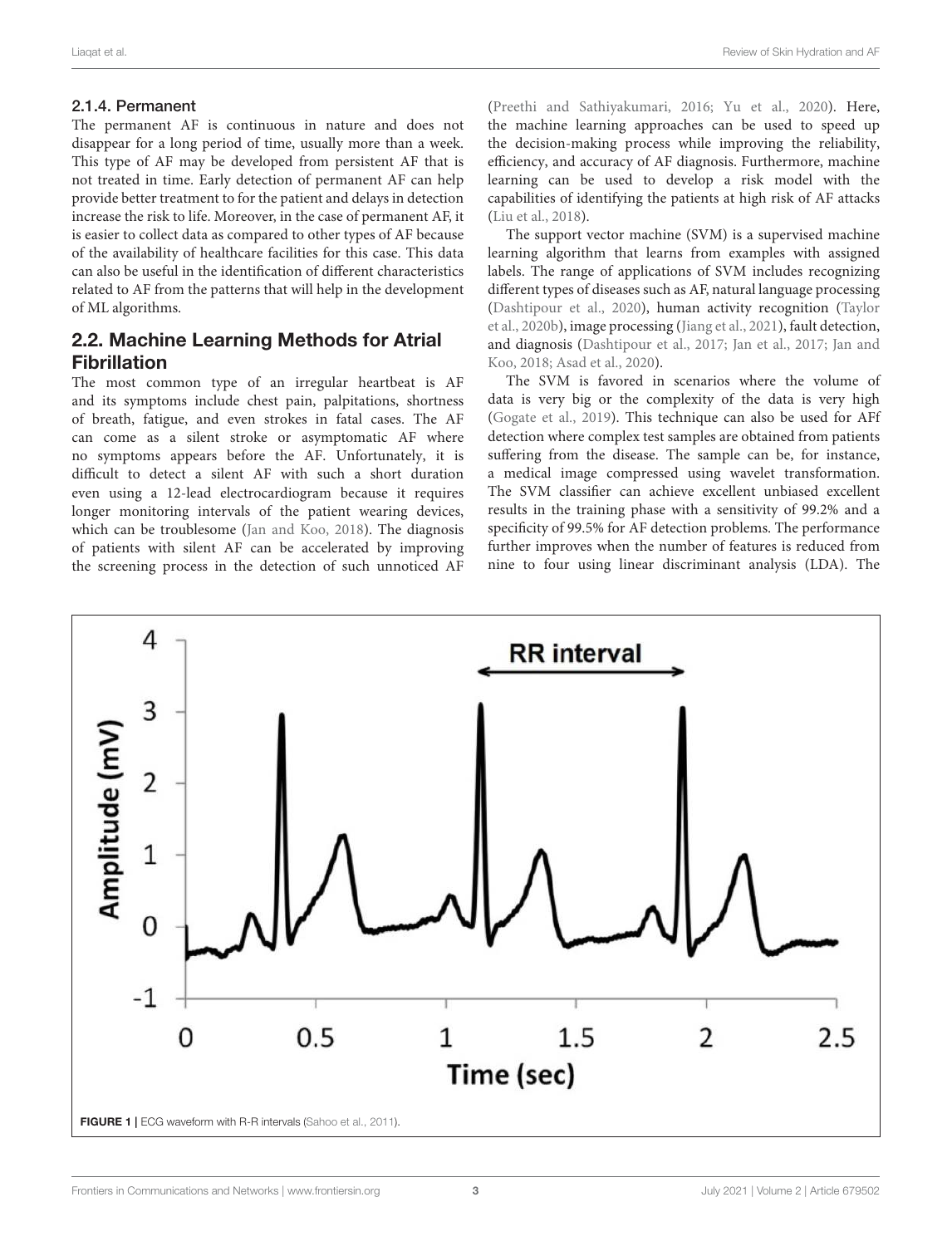sensitivity reaches 99.07%, specificity to 100%, and positive prediction 100% positive prediction is achieved in this case (Jan et al., 2017).

The AF detection is based on two methods. The first method is to diagnose without considering the properties of waves, but this needs very high- resolution signals. The second method uses RR intervals as shown in **Figure 1**.

The widely used classifiers in detection systems include SVM and linear discriminant analysis for ECG arrhythmic detection. For more reliable and accurate detection of AF, the RR interval of ECG signal is used as an input to an artificial neural network (ANN) for classification. R peak has strong robustness and the ANN classifier is good in at dealing with non-linear data. This classifier, when trained and tested on the AF Termination Challenge Database and MIT-BIH Arrhythmia Database, gave a sensitivity of 99.3%, specificity of 97.4%, and accuracy of 98.3%.

ECG signal-based classification techniques are composed of pre-processing, feature extraction, normalization, and classification steps. For pre-processing, a linear phase low pass filter, high pass filters, or median filters are used. For feature extraction, Discrete Wavelet transform, discrete cosine transform, Discrete Fourier transform, or continuous Wavelet transform, etc. are used. For feature normalization, Z-score and Unity Standard Deviation techniques are used. The classification techniques can be designed based on SVM, quantum neural network (QNN), ANN, or deep neural network (DNN). The AF detection needs long monitoring intervals of ECG signals. As a result, deep learning is used to identify different types of arrhythmia diseases and to achieve more precise outcomes when dealing with large amounts of data. Most researchers use the convolutional neural network (CNN) and Long short-term memory (LSTM) neural networks to eliminate feature extraction and achieve the best results, as shown in **Table 1**. This hybrid classifier performed much better than other machine learning algorithms. The CNN-LSTM gave 97.08% accuracy, 95.52% sensitivity, 98.57% specificity, and 98.46% precision.

# 2.3. Deep Learning Methods for Atrial Fibrillation

Recently, the convolutional neural network (CNN) has gained a lot of attention due to its performance in various applications, image detection, time series analysis, and language processing. Time series analysis involves massive data, which is used in many health care scenarios. CNN consists of fully interconnected convolutional layers comprised of neurons. This proposed CNNbased method in (Xu et al., 2018) uses raw ECG signals. Another model is developed which comprises modified frequency slice wavelet transform (MFSWT) and CNN. The MFSWT performs better for low frequency ECG signals and its benefits are,include its precise time-frequency component position estimation and signal adaptiveness. MFSWT converts ECG signal into 2D space, then images were are given to 12-layered CNN which extract features of labeled images and calculate scores to sort the predicted image. For this system, the MIT-BIH AFDB database is used. This contains 25 ECG recordings collected from 25 subjects' data which is interpreted by a cardiologist. The time laps for each recording are 10 h and 15 min. Each ECG signal has 250 samples in 1 s and its resolution is 12-bits in a range of 10 mV. The results from the above setup give accuracy of up to 81.07% with five-fold cross validation, with sensitivity is at 74.96% and specificity is at 86.41%. The recurrent neural network (RNN) gives accuracy, sensitivity, and specificity of 97.8, 98.98, and 96.95% respectively, using five-fold cross-validation (Petrenas et al., 2012). CNN is a popular technique that combines extraction of features, reduction of features, and techniques of classification. It classifies the data with a fully connected multilayer perceptron (MLP). The disadvantages of CNN include slow convergence speed and a lot of iterations. To overcome these drawbacks a combined CNN-SVM classifier is proposed which extracts features automatically from the CNN model. The result shows achieved accuracy is 96%, specificity is 96%, and sensitivity is 88%. There is another improved model for AF detection with an increased rate of data transmission and processing.

| <b>TABLE 1</b>   Comparison of AF and skin hydration approaches. |                   |                 |                                                                                                                               |                                           |
|------------------------------------------------------------------|-------------------|-----------------|-------------------------------------------------------------------------------------------------------------------------------|-------------------------------------------|
| <b>References</b>                                                | <b>Features</b>   | <b>Types</b>    | Approach                                                                                                                      | <b>Outcomes</b>                           |
| Babaeizadeh et al<br>2009                                        | Mean              | First detection | Real time approach for AF is Markov modeling,                                                                                 | 92% sensitivity                           |
| Pourbabaee and<br>Lucas, 2008                                    | Mean              | Persistent      | For automatic detection of AF different features from<br>ECG signal                                                           | 98% accuracy                              |
| Petrenas et al., 2012                                            | <b>SD</b>         | First detection | Echo state neural network                                                                                                     | Error reduction factor of<br>$0.4 - 0.43$ |
| Colloca et al., 2013                                             | Mean, SD          | Permanent       | SVM using 10 R-peak                                                                                                           | 82% specificity                           |
| Asgari et al., 2015                                              | Mean, SD          | First detection | Stationary wavelet transform and SVM have been<br>trained                                                                     | 97% sensitivity                           |
| Lim et al., 2016                                                 | Mean, SD          | Permanent       | For AFIB supervised algorithm LDA, KNN, SVM,                                                                                  | 98% accuracy                              |
| Fan et al., 2018                                                 | Mean              | First detection | Due to episodic pattern AF detection is problematic<br>Accuracy of 96.99<br>A multiscale fusion CNN is proposed to monitor AF |                                           |
| Xu et al., 2018                                                  | Mean, SD min, max | Persistent      | CNNs and modified frequency slice wavelet<br>transform                                                                        | Sensitivity 74.96%                        |
| Wu et al., 2019                                                  | Mean, SD          | First detection | CNN used continuous wavelet transform (CWT)                                                                                   | Accuracy 97.56%                           |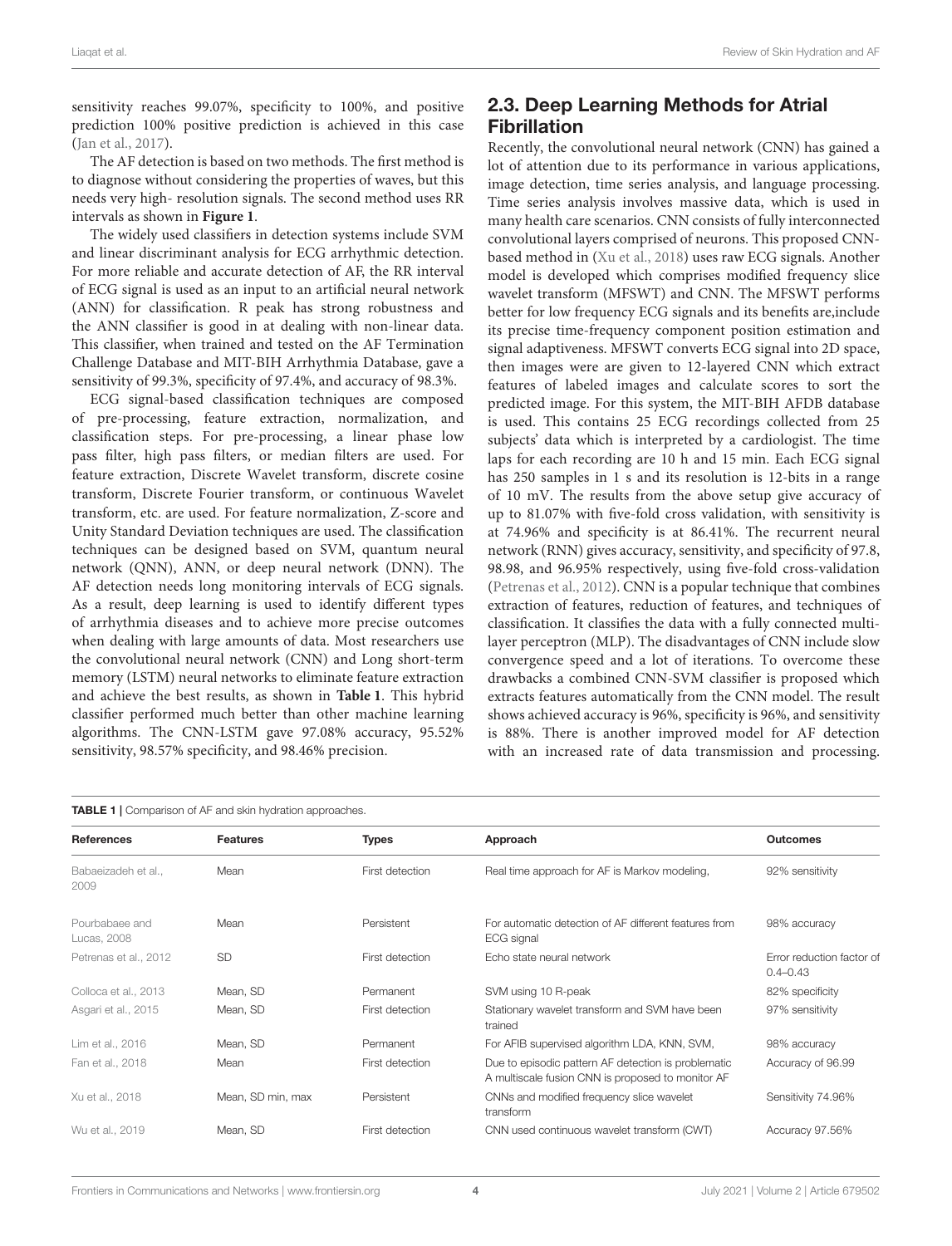This comprises 8-layer CNN with a shortcut connection and 1-layer LSTM.

# 3. SKIN HYDRATION

The skin surface is an important parameter into the preparation of cosmetic products, image, and face recognition in security applications, and diagnosis of dermatological diseases like dryness, skin fungus, or allergic symptoms (Juyal et al., 2021). Nowadays, skin diseases are increasing, therefore, their diagnosis using proper analysis of skin texture is significant. Analysis of skin is based on different characteristics and features like dryness, pigmentation, skin oiliness, and allergic symptoms for the treatment of skin diseases (Preethi and Sathiyakumari, 2016). Patient's skin differentiation from others depends on skin measurements and then the an efficient algorithm is applied for the classification task (Ardali et al., 2019). Due to excess exercises, the human body undergoes dehydration. This affects the performance and efficiency of a person. The hydration level of the body is difficult to monitor on the market level. There are many methods to measure hydration levels using sensors. The most used method is Bio-electric Impedance Analysis (BIA), which measures the impedance of the body to the passage of low power and high frequency current. This method also estimates total body water, fat mass, intra and extra cellular water, and metabolic activity (Lapadula et al., 2020). BIA measures above mentioned water contents without using significant fluids and electrolytes. However, the segmental-BIA, multifrequency BIA, or bioelectrical spectroscopy in altered hydration states also requires further research (De Lorenzo, 2004). Body resistance has more value for dry skin like at 100 K ohms and its value is as low as 300 ohms beneath the skin. More than 99% of body resistance for current flow is at the skin (Fish and Geddes, 2009). The dehydration level in a person is the cause of many serious health conditions like diabetes, cancer symptoms, and cardiovascular abnormality etc.

# 3.1. Machine Learning Method for Skin **Hydration**

The machine learning approaches are used in different applications such as cyber-security (Ieracitano et al., 2018), text sentiment analysis (Dashtipour et al., 2016, 2018, 2021; Hussien et al., 2018; Ahmed et al., 2021; Guellil et al., 2021), speech enhancement (Gogate et al., 2020a,b), speech recognition, IoT (Adeel et al., 2019a; Ozturk et al., 2019), health-care (Hussain et al., 2020; Taylor et al., 2020a), and posture detection (Liaqat et al., 2021).

Recently, machine learning has been used in skin hydration. The hydration levels are very important for all living organisms. Dehydration can be due to an extremely hot and dry environment, the sensation of thirst and drinking level there is low which increases levels of thirst and may cause a low hydration level. Overhydration occurs during dialysis of the kidney. Both dehydration and overhydration are fatal. There is a non-invasive method for the detection of hydration levels in living specimens. It consists of an RF transmitter that emits RF radiation signals ranging between 10 kHz and 2 GHz, consist of detecting the ions which are dissolved in the body water and pass through tissues and then are transmitted from the processor. The output signal represents the water level which is then compared with the reference signal of normal water level inside the tissue. The difference gives the indication of hydration level inside tissues.

**Figure 2** shows a schematic diagram for skin hydration level detection which comprises of an RF generator and transmitter for RF signal. A set of RF signals of different frequencies is collected from a tissue of a living organism to be processed. This processed signal is then given to the indicator and compared to a set of reference signals collected when the subject has a

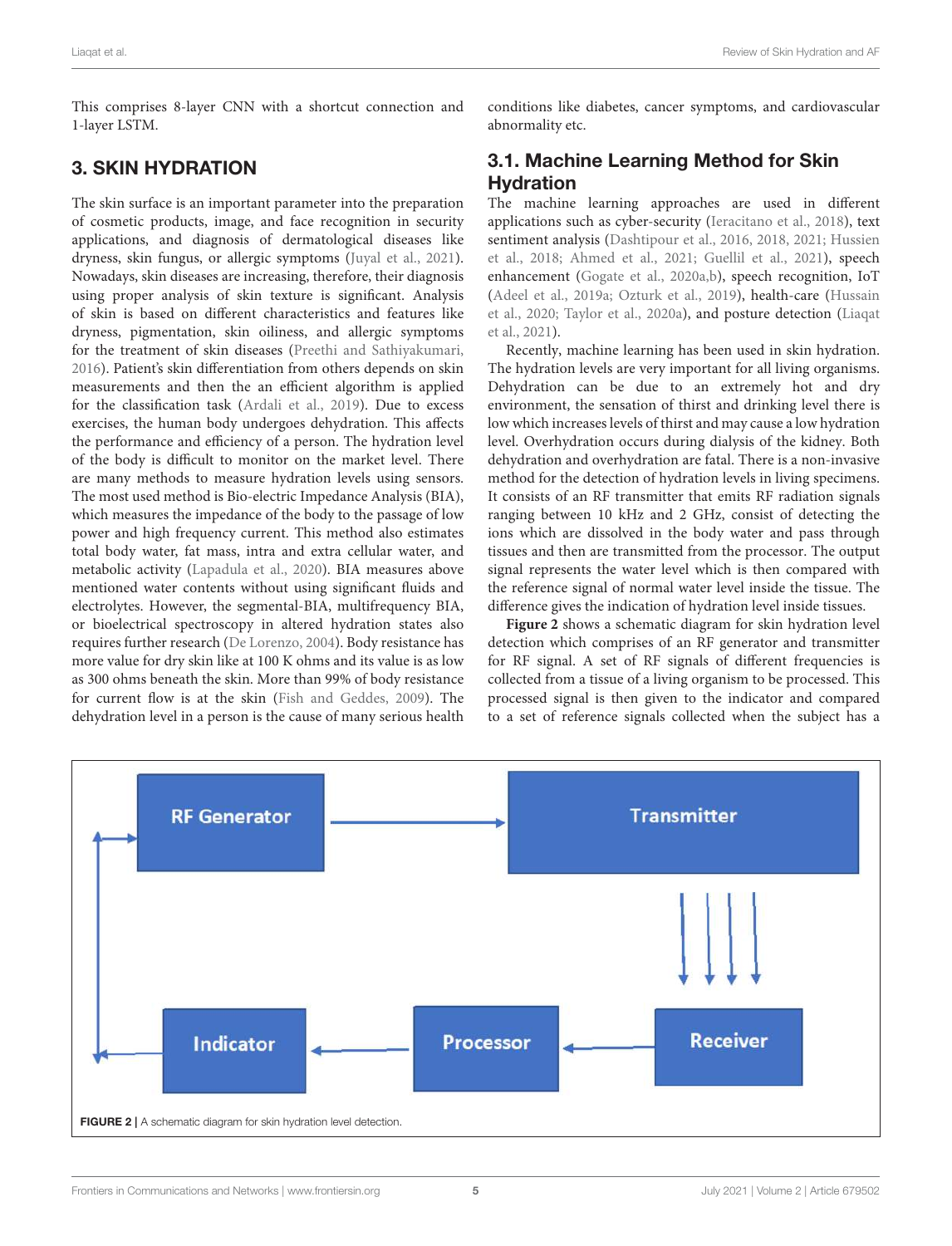normal hydration level. Then the difference between the received signal and reference signal is an the output signal, which indicates the degree of hydration level (Eyal-Bickels and Margaliot, 2005). Another method of detecting hydration level is to use waterpermeable material. A sensing material that can be a disposable or reusable element that determines the amount of fluid of a subject in different conditions, for example, a blotting paper is sandwiched between two water-impermeable materials that can be as adhesive tapes and, placed inside the mouth of the user. The saliva of the user gets into the blotting paper through capillary action. The rate of flow of saliva on blotting paper helps to determine the hydration level. Different users need a different amount of liquid in maintaining hydration level, so the hydration sensor is calibrated according to the user in a specific condition. After calibration, the sensor becomes personalized to the user. In one idea an additional sensor is added along with a hydration sensor. This additional sensor measures the temperature or activity of the user and helps in the determination of hydration level. Dehydration may lead to a 10% decrease in performance of a subject and to headache, weakness, dizziness, cramps, nausea, and thirst. Not only dehydration but over-hydration can also be problematic. If a runner runs for 3 h and drinks a lot of water, but sodium and minerals are lost due to sweating, then sodium imbalance leads to seizure, pulmonary edema (lungs fluid), and respiratory arrest. To prevent both, amounts of fluid intake should be equal to sweat and urine losses (Howell et al., 2014; Gepperth et al., 2016).

There are many methods to measure hydration levels using sensors. The most used method is Bio-electric Impedance Analysis (BIA), which measures the impedance of the body to the passage of low power and high frequency currents. This method also estimates total body water, fat mass, intra and extra cellular water, and metabolic activity [3]. BIA measures above mentioned water contents without using significant fluids and electrolytes. There is a relationship between the electric resistance of the body and hydration level. The variation in electric resistance of the body is between a few ohms and thousands of ohms, and depends on the hydration level of the body. Electrodermal activity (EDA) sensor shows promise when used to detect hydration levels of subjects given the correct proportion of data varying over numerous subjects. The device has the potential to be used in a completely non-invasive and easy-to-deploy way, unlike current methods of determining hydration level (Kulkarni et al., 2021). EDA sensor is used for the measurement of galvanic skin resistance (GSR). GSR is sensitive to electric signals which are generated due to external or internal stimuli. The main impact of this research is to develop the model using machine learning for the assessment of hydration levels in the human body with the help of collected data. For better performance of HL detection, selection of window size, feature set, and algorithms are the main targets. In addition, a comparative study is done on GSR data which is collected in different body postures i.e., sitting, standing, and independent. The model for HL estimation is trained using different classifiers like SVM, logistic regression, KNN, Decision Tree (DT), Gaussian Naive Byes Classifier (NB), and Linear Discriminant Analysis (LDA).

KNN model obtained 95% of accuracy in the sitting posture of the dehydrated individual for the collected GSR data in a window size of 60 s (Rizwan et al., 2020). BITalino kit channel is used for the collection of data and its resolution is 16 bits. Supervised machine learning is applied because the state label is used for the hydration level of an individual. GSR data for the hydration and dehydration state of an individual is used for the training of the model. The hydration level estimator model is trained with a different types of classifiers i.e., random forest (RF), Naïve Bayes (NB), logistic regression (LR), decision tree (DT), LDA, Ada boost classifier (ABC), quadratic discriminant analysis (QDA), and KNN with all extracted features. In this experimentation, the training data set is 70% and the test data set are 30% of the model. This development of the model is done with three-fold crossvalidation and gives an accuracy 91.3% with a random forest classifier among all other classifiers. (Liaqat et al., 2020). **Figure 3** shows the main steps of hydration level estimation.

Earlier research explained that dehydration raises the risk of stroke in patients. Patients with dehydration have a 60% higher risk of ischemic stroke as compared to AF patients without dehydration (Swerdel et al., 2014).

### 3.2. Feature Selection for Skin Hydration

There are different features that can be selected to identify skin hydration. For example, minimum, mean, variance, entropy, standard deviation, percentile, median, mode, and kurtosis (Ahmed et al., 2019). The importance of every feature is analyzed from different sizes of the window. For example, data is separated into non-overlapping segments and statistical features are analyzed for every 30 s of the chosen window size. However, most of the deep learning approaches do not require any feature engineering. It is worth mentioning that the finding of important features and selecting the correct combination of the features is an important task that can increase the

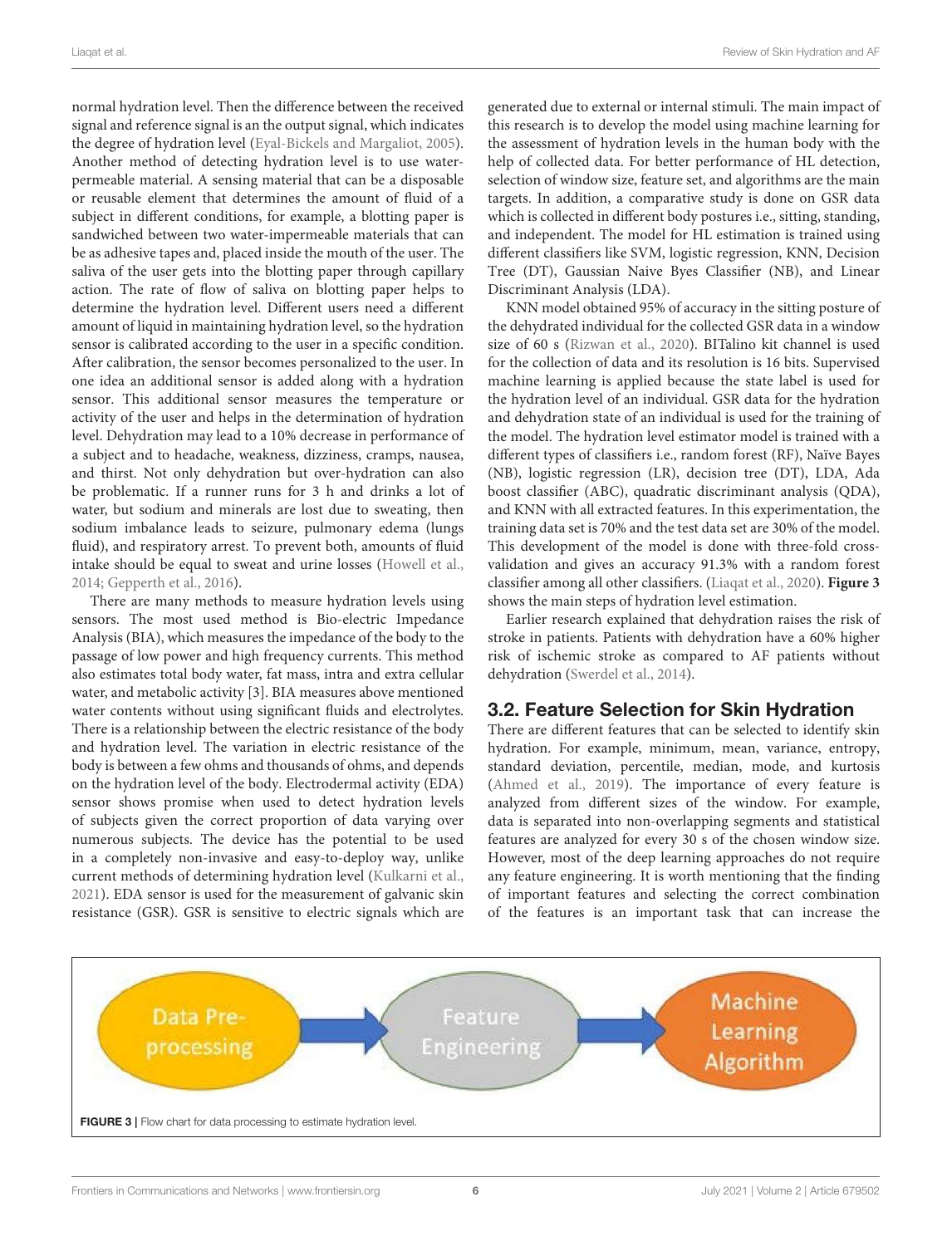| <b>References</b>        | <b>Description</b>                                                                                             | Advantages                                                               | <b>Disadvantage</b>                                                                                                |
|--------------------------|----------------------------------------------------------------------------------------------------------------|--------------------------------------------------------------------------|--------------------------------------------------------------------------------------------------------------------|
| Douglas et al., 2011     | It is stable for computation.<br>It uses only those data points which<br>are nearest to the marginal boundary. | Its achieved high performance.                                           | Poor performance for overlap class.<br>Selection of Kernel function can be<br>tricky.                              |
| Williams et al., 2006    | Branches represent the connecting<br>features and leaf represents class<br>termination.                        | Scaling and normalization of data set<br>is not required.                | It is difficult to deal with high<br>dimensional data.<br>For training tree higher time is<br>required.            |
| Cömert and Kocamaz, 2017 | RF resampled data many times and<br>produces multiple training subsets<br>from the training data.              | Can deal with massive data.<br>It is scalable, fast and robust to noise. | The features should have predictive<br>power.<br>It is like a black box so difficult to find<br>what is happening. |
| Singh et al., 2016       | NB analyses the relationship between<br>each feature and the class of each<br>feature.                         | It can deal with non-linear data.                                        | It cannot deal with high dimension<br>and massive data sets.                                                       |
| Liagat et al., 2020      | Apply ML DL on skin hydration.                                                                                 | Good performance.                                                        | The performance can be further<br>improved.                                                                        |

TABLE 2 | Advantages and disadvantages of different approaches for classification of AF and Skin Hydration Approaches.

performance of the machine learning approach. The main reason to use statistical features in most skin hydration state-of-the-art approaches is that they are easy to extract. The straightforward feature extraction technique is reducing the computational time and cost of processing, and in addition, it can be utilized for real-time models.

#### 3.3. Evaluation Metrics

Most of the state-of-the-art approaches to evaluate the performance of the proposed approach used different evaluation metrics including accuracy, precision, recall, and f-measure are used (Shah et al., 2021b).

$$
Precision = \frac{TP}{TP + FP}
$$
 (1)

$$
Recall = \frac{TP}{TP + FN}
$$
 (2)

$$
F_{\text{measure}} = 2 * \frac{\text{Precision} * \text{Recall}}{\text{Precision} + \text{Recall}} \tag{3}
$$

$$
Accuracy = \frac{TP + TN}{TP + TN + FP + FN}
$$
 (4)

where TP denotes true positive, TN presents true negative, FP is false positive, and FN represents false negative, respectively.

## 4. EFFECT OF SKIN DEHYDRATION ON AF

The relationship between skin hydration and AF is not clear: either dehydration leads to AF or AF leads to dehydration. One hypothesis is that, due to dehydration, coagulability of blood is increased, which increases the risk of AF. Previous studies show that the risk of stroke is high with dehydration as compared to the hydrated person (Swerdel et al., 2014). Most people do not think that dehydration and AF have are linked with each other. However, the reality is that if a person is not properly hydrated then he can easily have AF. Due to changes in the level of fluids many functions of the body are affected, including heart function.

Eating patterns, work stress, and exertion are all are reasons for dehydration, and this can increase the risk of AF.

# 5. COMPARISON OF AF AND SKIN **HYDRATION**

In this section, we compare the state-of-the-art approaches proposed for AF detection and skin hydration level measurement. As shown in **Table 1**, the approaches which use the deep learning approaches can achieve better performance as compared to those approaches which utilize the conventional machine learning approaches.

In **Table 2**, we present a comparative analysis of the stateof-the-art AF detection and skin hydration level measurement approaches in terms of advantages and disadvantages.

### 6. CONCLUSION

In this paper, we present an overview of the state-of-the-art machine learning and deep learning approaches for AF detection and skin hydration level determination. There is a lack of available resources for the research community addressing such critical issues. Therefore, to cope with this scarcity problem, it is required necessary to collect a novel data set of patients suffering from AF and skin hydration abnormalities that can be used by researchers around the globe, which has been highlighted in this paper. As a future research direction, it is much needed to develop a hybrid machine learning and deep learning approaches to detect AF and determine the exact level of skin hydration from complex signals.

# DATA AVAILABILITY STATEMENT

The original contributions presented in the study are included in the article/supplementary material, further inquiries can be directed to the corresponding author/s.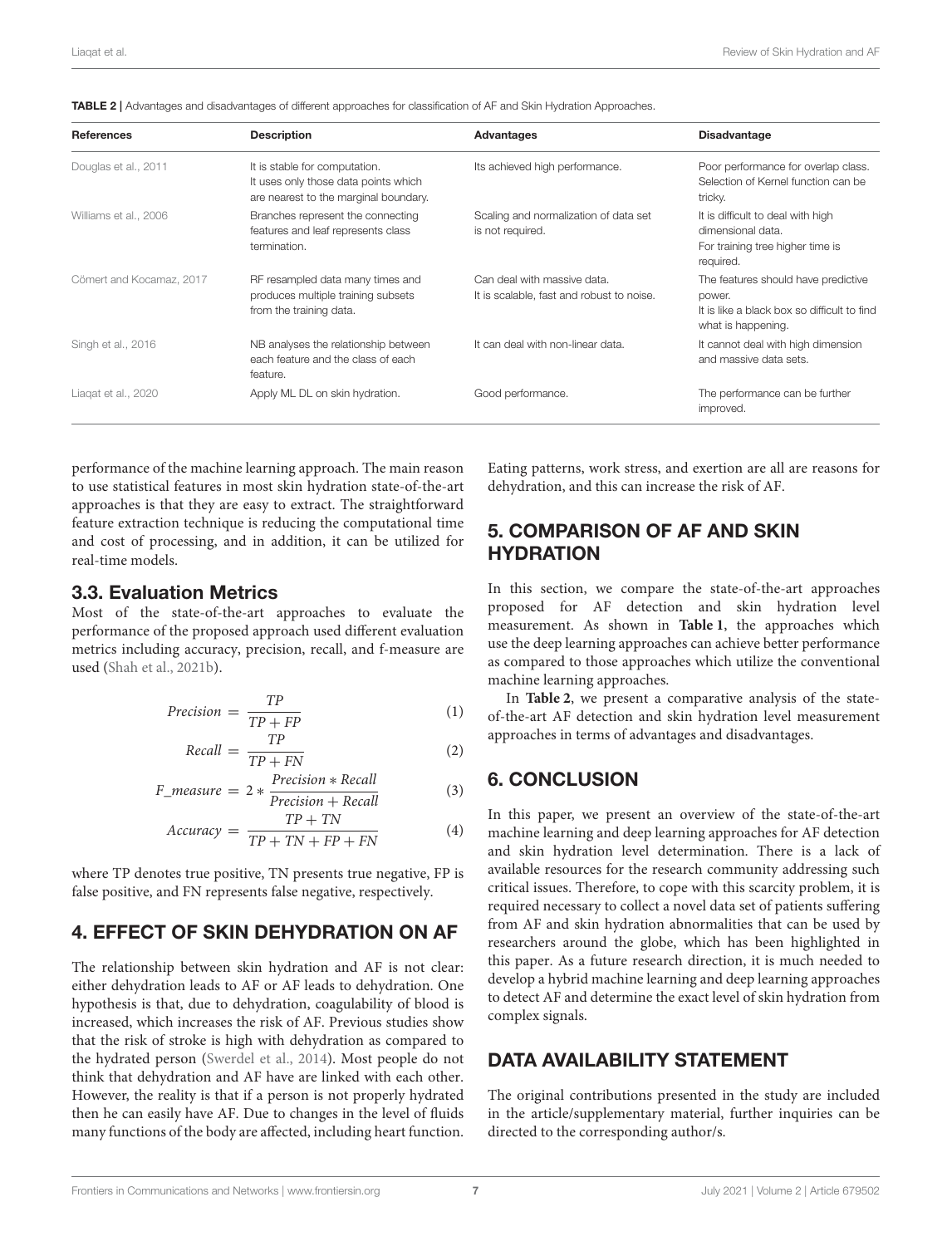# AUTHOR CONTRIBUTIONS

SL: methodology and conceptualization. KD, KAr, AZ, NR, and SU: formal analysis. KAs: investigation. All authors have read and agreed to the published version of the manuscript.

### **REFERENCES**

- (1991). Stroke prevention in atrial fibrillation study: final results. Circulation 84, 527–539. doi: 10.1161/01.CIR.84.2.527
- Adeel, A., Gogate, M., Farooq, S., Ieracitano, C., Dashtipour, K., Larijani, H., et al. (2019a). "A survey on the role of wireless sensor networks and IOT in disaster management," in Geological Disaster Monitoring Based on Sensor Networks (Springer), 57–66. doi: 10.1007/978-981-13-0992-2\_5
- Adeel, A., Gogate, M., Hussain, A., and Whitmer, W. M. (2019b). Lipreading driven deep learning approach for speech enhancement. IEEE Trans. Emerg. Top. Comput. Intell. 481–490. doi: 10.1109/TETCI.2019. 2917039
- Ahmed, R., Dashtipour, K., Gogate, M., Raza, A., Zhang, R., Huang, K., et al. (2019). "Offline Arabic handwriting recognition using deep machine learning: a review of recent advances," in International Conference on Brain Inspired Cognitive Systems (Springer), 457–468. doi: 10.1007/978-3-030-39431-8\_44
- Ahmed, R., Gogate, M., Tahir, A., Dashtipour, K., Al-tamimi, B., Hawalah, A., et al. (2021). Deep neural network-based contextual recognition of Arabic handwritten scripts. Entropy 23:340. doi: 10.3390/e23030340
- Alqarafi, A. S., Adeel, A., Gogate, M., Dashitpour, K., Hussain, A., and Durrani, T. (2017). "Toward's Arabic multi-modal sentiment analysis," in International Conference in Communications, Signal Processing, and Systems (Springer), 2378–2386. doi: 10.1007/978-981-10-6571-2\_290
- Ardali, D. R., Rüether, L., Popov, V., Schlippe, G., and Vuksanovic, B. (2019). "Human skin profiling by physical skin biomarkers: a machine learning approach," in Third International Congress on Information and Communication Technology (Springer), 151–160. doi: 10.1007/978-981-13-1165-9\_14
- Asad, S. M., Dashtipour, K., Hussain, S., Abbasi, Q. H., and Imran, M. A. (2020). "Travelers-tracing and mobility profiling using machine learning in railway systems," in 2020 International Conference on UK-China Emerging Technologies (UCET), 1–4. doi: 10.1109/UCET51115.2020.9205456
- Asgari, S., Mehrnia, A., and Moussavi, M. (2015). Automatic detection of atrial fibrillation using stationary wavelet transform and support vector machine. Comput. Biol. Med. 60, 132–142. doi: 10.1016/j.compbiomed.2015.03.005
- Babaeizadeh, S., Gregg, R. E., Helfenbein, E. D., Lindauer, J. M., and Zhou, S. H. (2009). Improvements in atrial fibrillation detection for real-time monitoring. J. Electrocardiol. 42, 522–526. doi: 10.1016/j.jelectrocard.2009.06.006
- Colloca, R., Johnson, A. E., Mainardi, L., and Clifford, G. D. (2013). "A support vector machine approach for reliable detection of atrial fibrillation events," in Computing in Cardiology 2013, 1047–1050.
- Cömert, Z., and Kocamaz, A. (2017). Comparison of machine learning techniques for fetal heart rate classification. Acta Phys. Pol. A 132, 451–454. doi: 10.12693/APhysPolA.132.451
- Connolly, S. J., Ezekowitz, M. D., Yusuf, S., Eikelboom, J., Oldgren, J., Parekh, A., et al. (2009). Dabigatran versus warfarin in patients with atrial fibrillation. N. Engl. J. Med. 361, 1139–1151. doi: 10.1056/NEJMoa0905561
- Dashtipour, K., Gogate, M., Adeel, A., Hussain, A., Alqarafi, A., and Durrani, T. (2017). "A comparative study of Persian sentiment analysis based on different feature combinations," in International Conference in Communications, Signal Processing, and Systems (Springer), 2288–2294. doi: 10.1007/978-981-10-6571-2\_279
- Dashtipour, K., Gogate, M., Adeel, A., Ieracitano, C., Larijani, H., and Hussain, A. (2018). "Exploiting deep learning for Persian sentiment analysis," in International Conference on Brain Inspired Cognitive Systems (Springer), 597–604. doi: 10.1007/978-3-030-00563-4\_58
- Dashtipour, K., Gogate, M., Cambria, E., and Hussain, A. (2021). A novel contextaware multimodal framework for Persian sentiment analysis. arXiv preprint arXiv:2103.02636. doi: 10.1016/j.neucom.2021.02.020

### FUNDING

This research was funded under EPSRC DTA studentship which is awarded to AZ for his Ph.D. This research work was funded by EPSRC DTG EP/N509668/1 Eng. This work was supported in part by the Ajman University Internal Research Grant.

- Dashtipour, K., Gogate, M., Li, J., Jiang, F., Kong, B., and Hussain, A. (2020). A hybrid Persian sentiment analysis framework: integrating dependency grammar based rules and deep neural networks. Neurocomputing 380, 1–10. doi: 10.1016/j.neucom.2019.10.009
- Dashtipour, K., Poria, S., Hussain, A., Cambria, E., Hawalah, A. Y., Gelbukh, A., et al. (2016). Multilingual sentiment analysis: state of the art and independent comparison of techniques. Cogn. Comput. 8, 757–771. doi: 10.1007/s12559-016-9415-7
- De Lorenzo, K. U. B. I. (2004). Ad deurenberg p. elia m. gómez jm heitmann bl kent-smith l. melchior j.-c. pirlich m. bioelectrical impedance analysis-part i: Review of principles and methods. Clin. Nutr. 23, 1226–1243.
- Douglas, P. K., Harris, S., Yuille, A., and Cohen, M. S. (2011). Performance comparison of machine learning algorithms and number of independent components used in fMRI decoding of belief vs. disbelief. Neuroimage 56, 544–553. doi: 10.1016/j.neuroimage.2010.11.002
- Eyal-Bickels, E., and Margaliot, S. (2005). System and Method for Detecting the State of Hydration of a Living Specimen. US Patent 6,849,046.
- Fan, X., Yao, Q., Cai, Y., Miao, F., Sun, F., and Li, Y. (2018). Multiscaled fusion of deep convolutional neural networks for screening atrial fibrillation from single lead short ECG recordings. IEEE J. Biomed. Health Inform. 22, 1744–1753. doi: 10.1109/JBHI.2018.2858789
- Fish, R. M., and Geddes, L. A. (2009). Conduction of electrical current to and through the human body: a review. Eplasty 9:e44.
- Gepperth, A. R., Hecht, T., and Gogate, M. (2016). A generative learning approach to sensor fusion and change detection. Cogn. Comput. 8, 806–817. doi: 10.1007/s12559-016-9390-z
- Gogate, M., Adeel, A., and Hussain, A. (2017a). "Deep learning driven multimodal fusion for automated deception detection," in 2017 IEEE Symposium Series on Computational Intelligence (SSCI), 1–6. doi: 10.1109/SSCI.2017.8285382
- Gogate, M., Adeel, A., and Hussain, A. (2017b). "A novel brain-inspired compression-based optimised multimodal fusion for emotion recognition," in 2017 IEEE Symposium Series on Computational Intelligence (SSCI), 1–7. doi: 10.1109/SSCI.2017.8285377
- Gogate, M., Dashtipour, K., Adeel, A., and Hussain, A. (2020a). Cochleanet: a robust language-independent audio-visual model for real-time speech enhancement. Inform. Fus. 63, 273–285. doi: 10.1016/j.inffus.2020.04.001
- Gogate, M., Dashtipour, K., and Hussain, A. (2020b). "Visual speech in real noisy environments (vision): a novel benchmark dataset and deep learning-based baseline system," in Proc. Interspeech 2020, 4521–4525. doi: 10.21437/Interspeech.2020-2935
- Gogate, M., Hussain, A., and Huang, K. (2019). "Random features and random neurons for brain-inspired big data analytics," in 2019 International Conference on Data Mining Workshops (ICDMW), 522–529. doi: 10.1109/ICDMW.2019.00080
- Guellil, I., Adeel, A., Azouaou, F., Benali, F., Hachani, A.-E., Dashtipour, K., et al. (2021). A semi-supervised approach for sentiment analysis of Arab (IC+ IZI) messages: application to the Algerian dialect. SN Comput. Sci. 2, 1–18. doi: 10.1007/s42979-021-00510-1
- Howell, T. A., Hadiwidjaja, A., Tong, P. P., and Thomas, C. D. (2014). Method and Apparatus to Sense Hydration Level of a Person. US Patent 8,734,341.
- Hussain, A., Tahir, A., Hussain, Z., Sheikh, Z., Gogate, M., Dashtipour, K., et al. (2020). Artificial intelligence-enabled analysis of UK and US public attitudes on facebook and twitter towards covid-19 vaccinations. medRxiv. doi: 10.1101/2020.12.08.20246231
- Hussien, I. O., Dashtipour, K., and Hussain, A. (2018). "Comparison of sentiment analysis approaches using modern Arabic and Sudanese dialect," in International Conference on Brain Inspired Cognitive Systems (Springer), 615–624. doi: 10.1007/978-3-030-00563-4\_60